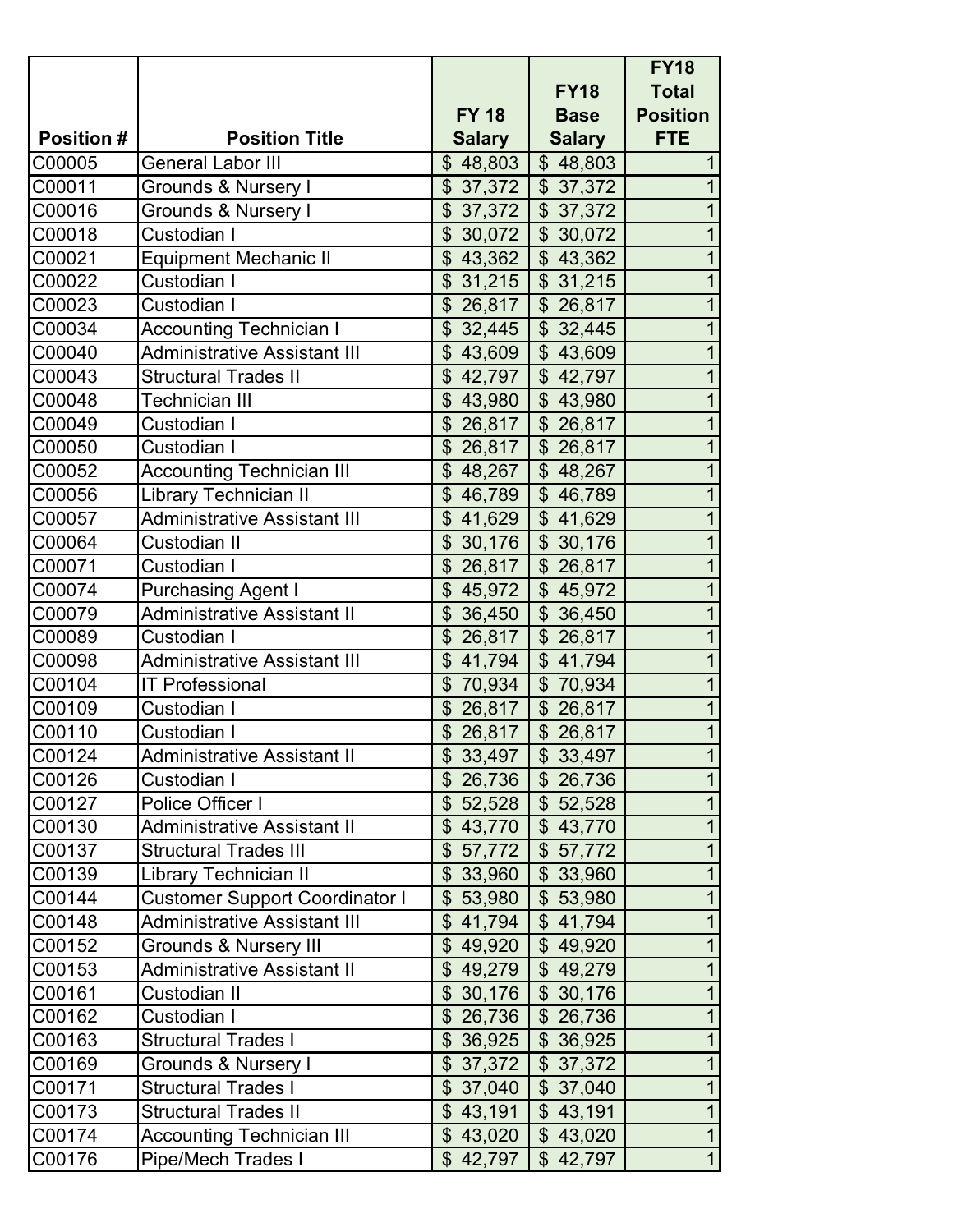|                   |                                     |                                     |                                     | <b>FY18</b>     |
|-------------------|-------------------------------------|-------------------------------------|-------------------------------------|-----------------|
|                   |                                     |                                     | <b>FY18</b>                         | <b>Total</b>    |
|                   |                                     | <b>FY 18</b>                        | <b>Base</b>                         | <b>Position</b> |
| <b>Position #</b> | <b>Position Title</b>               | <b>Salary</b>                       | <b>Salary</b>                       | <b>FTE</b>      |
| C00178            | <b>Administrative Assistant III</b> | \$43,609                            | \$43,609                            | $\mathbf{1}$    |
| C00181            | <b>Administrative Assistant III</b> | \$51,141                            | \$51,141                            | $\overline{1}$  |
| C00182            | <b>Accounting Technician II</b>     | \$47,578                            | \$47,578                            | $\mathbf{1}$    |
| C00184            | <b>Custodian II</b>                 | $\mathfrak{S}$<br>33,882            | \$33,882                            | $\mathbf{1}$    |
| C00185            | General Labor I                     | \$29,819                            | \$29,819                            | $\mathbf{1}$    |
| C00186            | <b>General Labor I</b>              | $\mathfrak{S}$<br>29,819            | \$29,819                            | $\mathbf{1}$    |
| C00188            | <b>Administrative Assistant II</b>  | $\mathfrak{S}$<br>34,715            | \$34,715                            | $\mathbf{1}$    |
| C00191            | <b>Administrative Assistant II</b>  | $\boldsymbol{\mathsf{S}}$<br>34,853 | \$34,853                            | $\overline{1}$  |
| C00192            | <b>Administrative Assistant III</b> | \$42,844                            | \$42,844                            | $\mathbf{1}$    |
| C00193            | Police Officer I                    | \$<br>52,736                        | \$52,736                            | $\overline{1}$  |
| C00194            | Program Assistant I                 | $\mathfrak{S}$<br>48,093            | \$48,093                            | $\overline{1}$  |
| C00198            | Custodian I                         | \$26,817                            | \$26,817                            | $\overline{1}$  |
| C00202            | <b>Accounting Technician III</b>    | $\mathfrak{L}$<br>56,068            | \$56,068                            | $\overline{1}$  |
| C00204            | <b>Administrative Assistant III</b> | \$43,609                            | \$43,609                            | $\overline{1}$  |
| C00206            | <b>Administrative Assistant III</b> | \$41,626                            | \$41,626                            | $\overline{1}$  |
| C00207            | <b>Accounting Technician III</b>    | \$43,020                            | \$43,020                            | $\mathbf{1}$    |
| C00213            | <b>Administrative Assistant II</b>  | $\boldsymbol{\mathsf{S}}$<br>44,016 | \$44,016                            | $\mathbf{1}$    |
| C00215            | <b>Administrative Assistant III</b> | \$43,019                            | \$43,019                            | $\mathbf{1}$    |
| C00217            | Custodian I                         | $\mathfrak{S}$<br>26,817            | \$26,817                            | $\overline{1}$  |
| C00219            | <b>Structural Trades I</b>          | $\mathfrak{L}$<br>37,372            | \$37,372                            | $\overline{1}$  |
| C00225            | <b>Structural Trades II</b>         | $\mathfrak{S}$<br>43,362            | \$43,362                            | $\overline{1}$  |
| C00228            | Program Assistant I                 | $\mathfrak{S}$<br>52,967            | $\boldsymbol{\mathsf{S}}$<br>52,967 | $\mathbf{1}$    |
| C00229            | <b>Administrative Assistant II</b>  | \$41,214                            | \$41,214                            | $\mathbf{1}$    |
| C00230            | <b>Administrative Assistant I</b>   | \$16,349                            | \$29,725                            | 0.55            |
| C00231            | <b>IT Professional</b>              | \$67,767                            | \$67,767                            | $\mathbf{1}$    |
| C00234            | Grounds & Nursery I                 | $\overline{\$}$ 37,040              | $\frac{1}{2}$ 37,040                | $\overline{1}$  |
| C00236            | <b>Administrative Assistant I</b>   | \$17,851                            | \$35,702                            | 0.5             |
| C00238            | Administrative Assistant III        | \$41,794                            | \$41,794                            |                 |
| C00240            | Custodian I                         | \$26,736                            | \$26,736                            | $\mathbf{1}$    |
| C00242            | <b>Administrative Assistant II</b>  | \$34,986                            | \$34,986                            | $\mathbf{1}$    |
| C00244            | <b>Administrative Assistant III</b> | \$42,844                            | \$42,844                            | $\mathbf{1}$    |
| C00248            | <b>Administrative Assistant II</b>  | \$33,497                            | \$33,497                            | $\mathbf{1}$    |
| C00250            | <b>Administrative Assistant III</b> | \$42,674                            | \$42,674                            | $\mathbf{1}$    |
| C00253            | <b>IT Professional</b>              | $\mathbb{S}^-$<br>68,557            | $\mathbb{S}^-$<br>68,557            | $\mathbf 1$     |
| C00255            | <b>IT Professional</b>              | $\mathbb{S}^-$<br>56,661            | \$56,661                            | $\mathbf{1}$    |
| C00258            | <b>Administrative Assistant II</b>  | \$33,630                            | \$33,630                            | $\mathbf{1}$    |
| C00263            | Police Officer I                    | \$52,528                            | \$52,528                            | $\mathbf{1}$    |
| C00264            | Police Officer I                    | \$52,736                            | \$52,736                            | $\mathbf{1}$    |
| C00266            | <b>Administrative Assistant II</b>  | \$33,497                            | \$33,497                            | $\mathbf{1}$    |
| C00267            | Program Assistant I                 | \$46,402                            | \$46,402                            | $\mathbf{1}$    |
| C00273            | <b>Electronic Specialist I</b>      | \$44,163                            | \$44,163                            | $\mathbf{1}$    |
| C00275            | <b>Administrative Assistant III</b> | \$41,629                            | \$41,629                            | $\mathbf{1}$    |
| C00276            | <b>Administrative Assistant I</b>   | \$29,110                            | \$29,110                            | 1               |